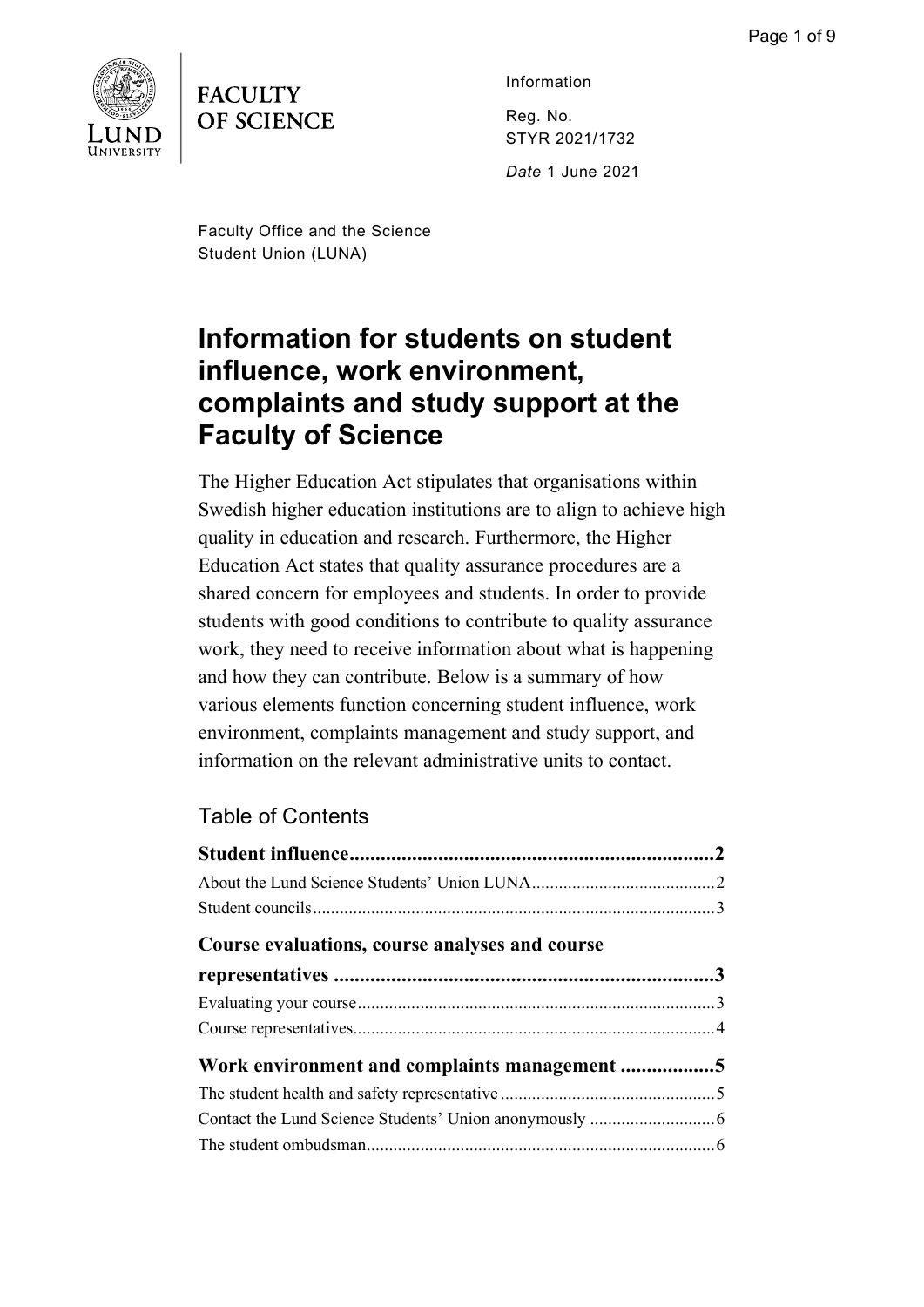| Study support and study opportunities at the faculty7 |  |
|-------------------------------------------------------|--|
|                                                       |  |
|                                                       |  |
|                                                       |  |
|                                                       |  |
|                                                       |  |
|                                                       |  |
|                                                       |  |
| List of Rights – Lund University Students' Rights and |  |
|                                                       |  |

# <span id="page-1-0"></span>Student influence

At Lund University, it is important for education to maintain high quality. Part of this is students having a lot of influence in the University, which entails students being involved in decisions concerning their study programmes and the situation at the University. This happens through student representation in all decision-making and preparatory bodies at the University and through communication between teaching staff and students. Formal student influence is organised by the students' unions. The students' unions are democratically structured organisations, whose main goal is to monitor and contribute to the development of education and the conditions for study at the University. All students within the area of activity of the students' union are entitled to join the union and to vote in elections for the union's highest decision-making body.

#### <span id="page-1-1"></span>**About the Lund Science Students' Union LUNA**

At Lund University's Faculty of Science, student influence is coordinated through the Lund Science Students' Union (LUNA). All science students are entitled to be members of LUNA. Membership is obtained by becoming a member of Studentlund, which includes membership in LUNA, one student nation and the Academic Society. It is also possible to become an active member of LUNA and to work actively with everything from student influence to social events. LUNA is run by student volunteers and by three students who take approved leave from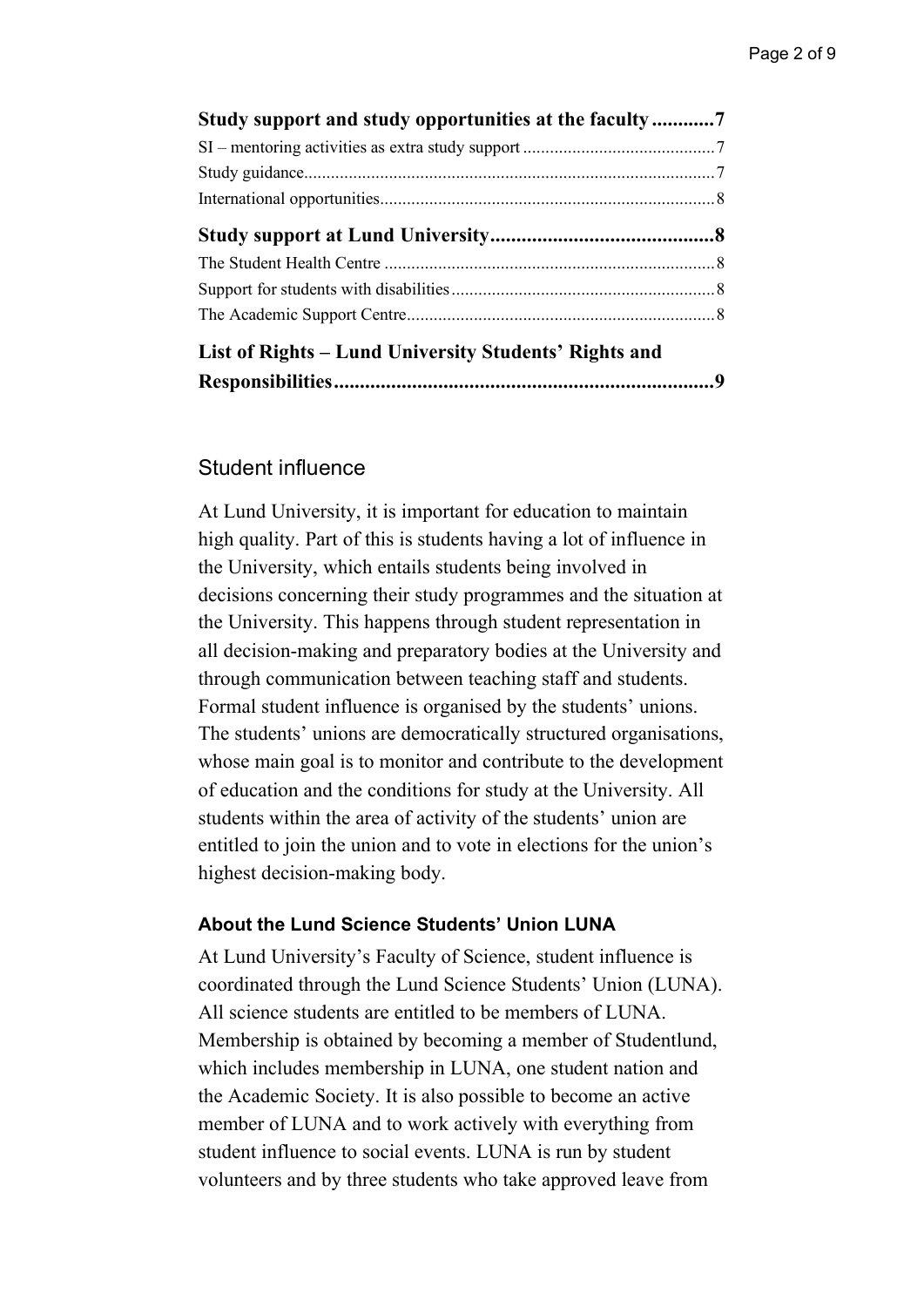their studies for one year to work full-time for the students' union. A student who is active as a student representative and thereby misses a compulsory component in their study programme is entitled to participate in an equivalent compulsory course component at another time to compensate for the one missed due to student representation duties. More information on what LUNA does and how to become an active member can be found on [LUNA | Lund Science Students' Union](https://www.lundsnaturvetarkar.se/)  [\(lundsnaturvetarkar.se\).](https://www.lundsnaturvetarkar.se/)

# <span id="page-2-0"></span>**Student councils**

LUNA works actively with student influence at the department, faculty and University levels. At the department level, the work is done through the union's six student councils, listed below:

- BUG biology and molecular biology
- GLuFS all kinds of physics
- KERUB chemistry
- MUR mathematics
- MYS environmental science and environmental and health protection
- SNG geology and physical geography

The student councils have open meetings for all students at the relevant department. If you are curious about what the student councils do or if you want to become active as a student representative at the department, all you have to do is show up at a meeting. All student councils have their own Facebook page where they share information. They also each have a room at the relevant department, where the members of the student councils hang out. More information on the student councils is available on [Student councils | LUNA](https://www.lundsnaturvetarkar.se/student-councils/) (lundsnaturvetarkar.se).

# <span id="page-2-1"></span>Course evaluations, course analyses and course representatives

#### <span id="page-2-2"></span>**Evaluating your course**

According to the List of Rights, all students studying a course at Lund University are given the opportunity to evaluate the course by completing a course evaluation. The students have the right to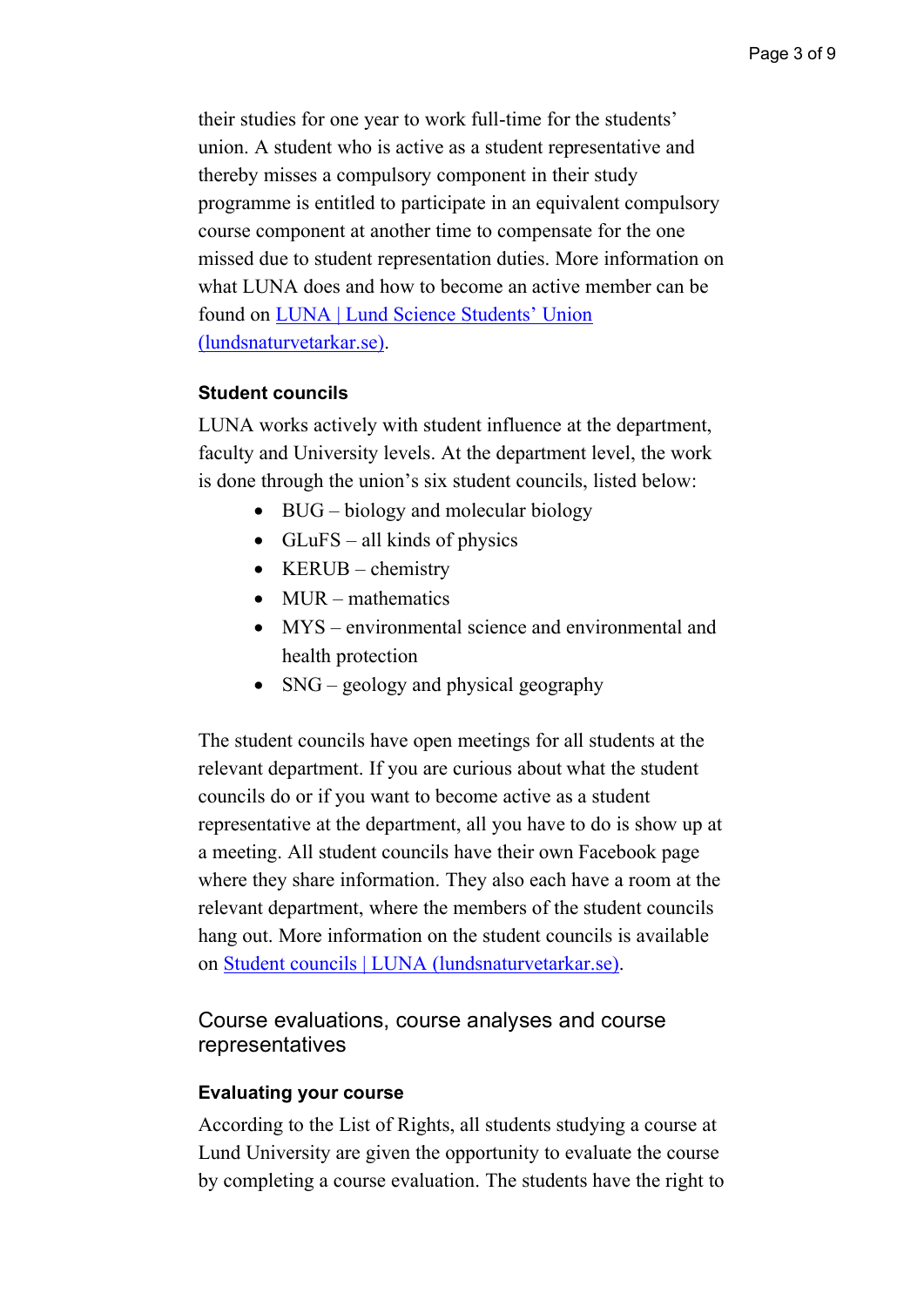do this anonymously. Once the course evaluations have been submitted, the department summarises their outcomes in a written course analysis. The course analysis is to state how the course is to be developed based on the feedback provided by the students. The course analysis is to be shared with the students on the course, the relevant students' union and subsequent cohort of students.

Students who complete course evaluations contribute to an important part of the faculty's quality assurance work. The opinions expressed in the course evaluations enable the teaching staff to develop their courses for subsequent sessions. As the course analysis is shared with the next group of students on the course, it is also an opportunity for students to observe the effect of completing a course evaluation. For example, it may be a question of changing an assessment component or reducing the number of components as a result of students experiencing the course as very stressful. The students' union also has the opportunity to react after reading a course analysis that identifies major room for improvement.

The course analyses are available in the departmental archives via [Quality of education | Faculty of Science \(lu.se\)](https://www.science.lu.se/education/quality-education)

#### <span id="page-3-0"></span>**Course representatives**

A course representative is a student on a course who is tasked with functioning as a communication channel between the students on the course and the course management. The course representative is to have a dialogue with the other students on the course about their experience of the course. If any problems arise, the course representative is to raise them with the course management. The course representative thereby functions as a support for the other students on the course, in case they feel that they themselves cannot or do not wish to raise problems directly with the course management. The course representative and the course management are also advised to have two meetings during the course in which they check in about how the students are experiencing the course. The first meeting is to be held in the middle of the course and the second one at its end. During the final meeting, the course representative is to have the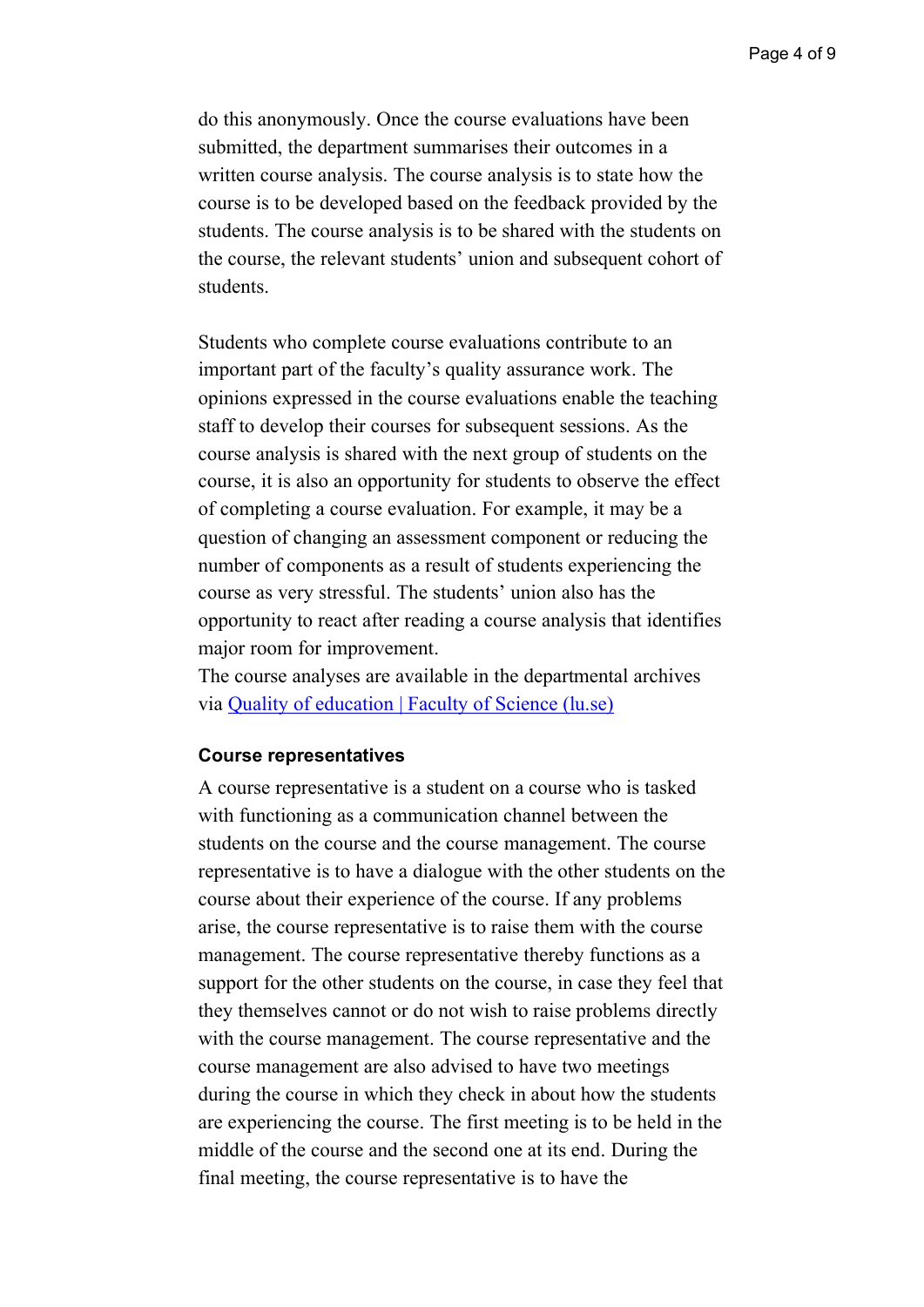opportunity to provide input on the course as a whole, as well as the opportunity to review the course analysis before it is published to ensure that it provides a fair view of the course. Both meetings are to be summoned by the course director, but can also be requested by the course representative if necessary. The course representative can also help the course management to remind the students to complete the course evaluation, although the ultimate responsibility for ensuring this is done lies with the course management.

According to the List of Rights, the students are entitled to elect their course representative during a regular teaching session. This entails that the election of the course representative is to be done by the students during timetabled hours, preferably during the course introduction meeting. At the meeting, it is important that the students are informed about the role of the course representative. It is also desirable for the course director to leave the room during the election of the course representative. It is recommended that the students elect one or two course representatives, depending on the size of the course. After the election, the course representatives are to be given information about their responsibilities as course representatives. Contact information for the course representatives is also to be published to be accessible to all students on the course. If the course representatives want support in their roles, they can always turn to the Lund Science Students' Union (LUNA), which is experienced in the management of matters associated with university studies.

#### <span id="page-4-0"></span>Work environment and complaints management

#### <span id="page-4-1"></span>**The student health and safety representative**

A student health and safety representative is a student elected by the students at a department to work on issues linked to the students' work environment. The aim is for the person to contribute to a positive study environment. A student who is experiencing problems with the physical or psychosocial study environment can turn to the student health and safety representative. The student can then get help managing the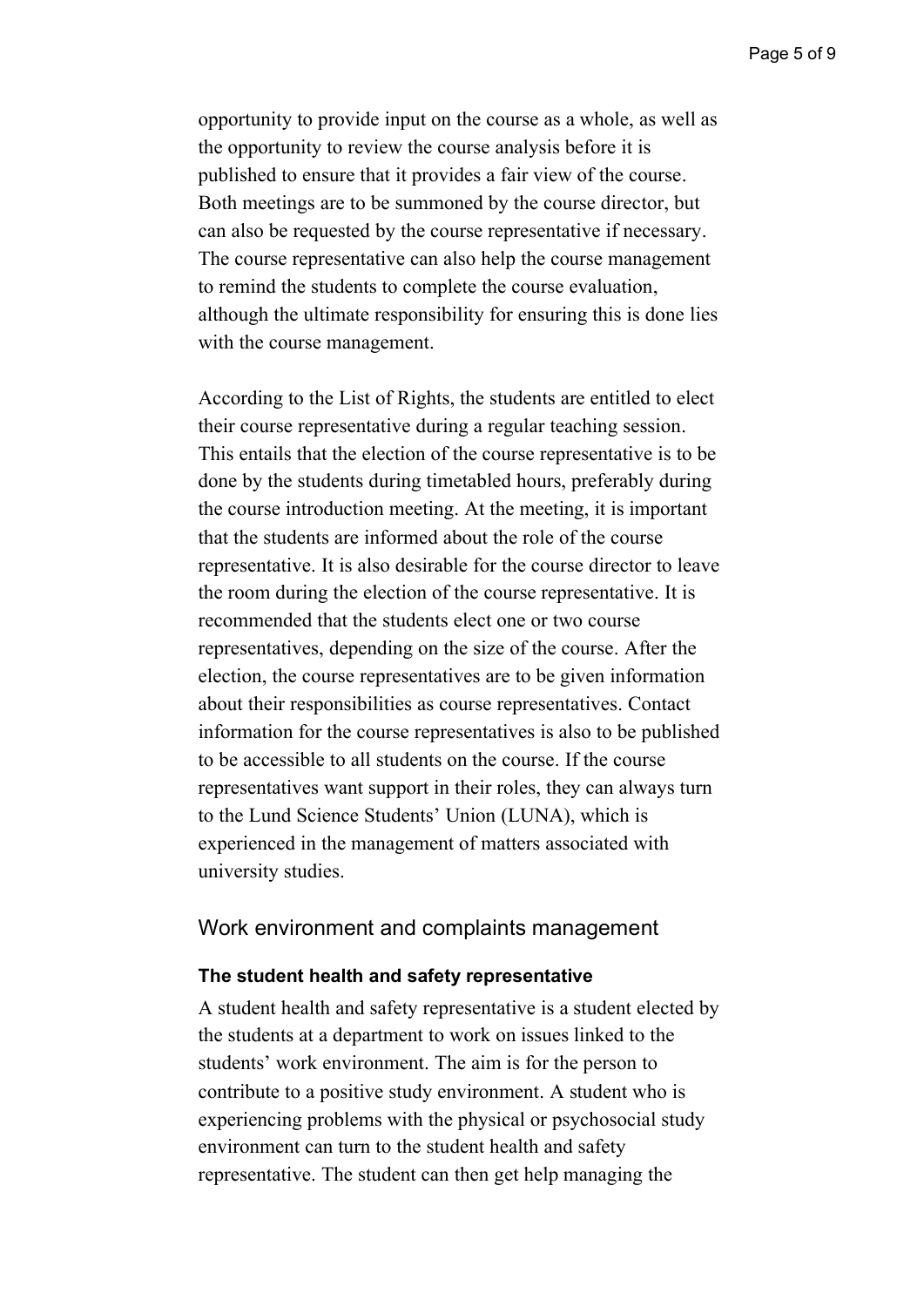problem that has arisen. It is important to know that the student health and safety representative has a duty of confidentiality. Information about who is the student health and safety representative at each department and their contact details are available on [Student Complaints | LUNA \(lundsnaturvetarkar.se\)](https://www.lundsnaturvetarkar.se/complaints/)

#### <span id="page-5-0"></span>**Contact the Lund Science Students' Union anonymously**

An alternative to contacting the student health and safety representative is to turn directly to the Lund Science Students' Union (LUNA). It is possible to remain completely anonymous, or to state your contact details in your contact with the union. Contact with the union is made through the LUNA website on [Student Complaints | LUNA \(lundsnaturvetarkar.se\).](https://www.lundsnaturvetarkar.se/complaints/) When the union receives a case it is primarily the presiding committee of the students' union that deals with the case, but there is also a principal student health and safety representative who works with student issues at the whole faculty. Both the union's presiding committee and the principal student health and safety representative have a duty of confidentiality. Depending on what the incoming case concerns, the union will take different approaches. It may, for example, contact the relevant course director, director of studies or head of department. If the student has provided contact details, the union will have a dialogue with the student about what is to be done and how the case is proceeding.

#### <span id="page-5-1"></span>**The student ombudsman**

Students can also turn to the student ombudsman for help with problems relating to their study programme. The student ombudsman is employed by the Lund University Students' Unions to help the unions and students when they encounter problems and issues regarding the progress of their studies. Students can choose either to contact the student ombudsman directly or through their students' union. The greatest difference is that the union has a closer collaboration with the Faculty of Science than that of the student ombudsman. The student ombudsman can provide help and support in the form of information and advice, but can also act as a representative or mediator in contacts with the University. More information and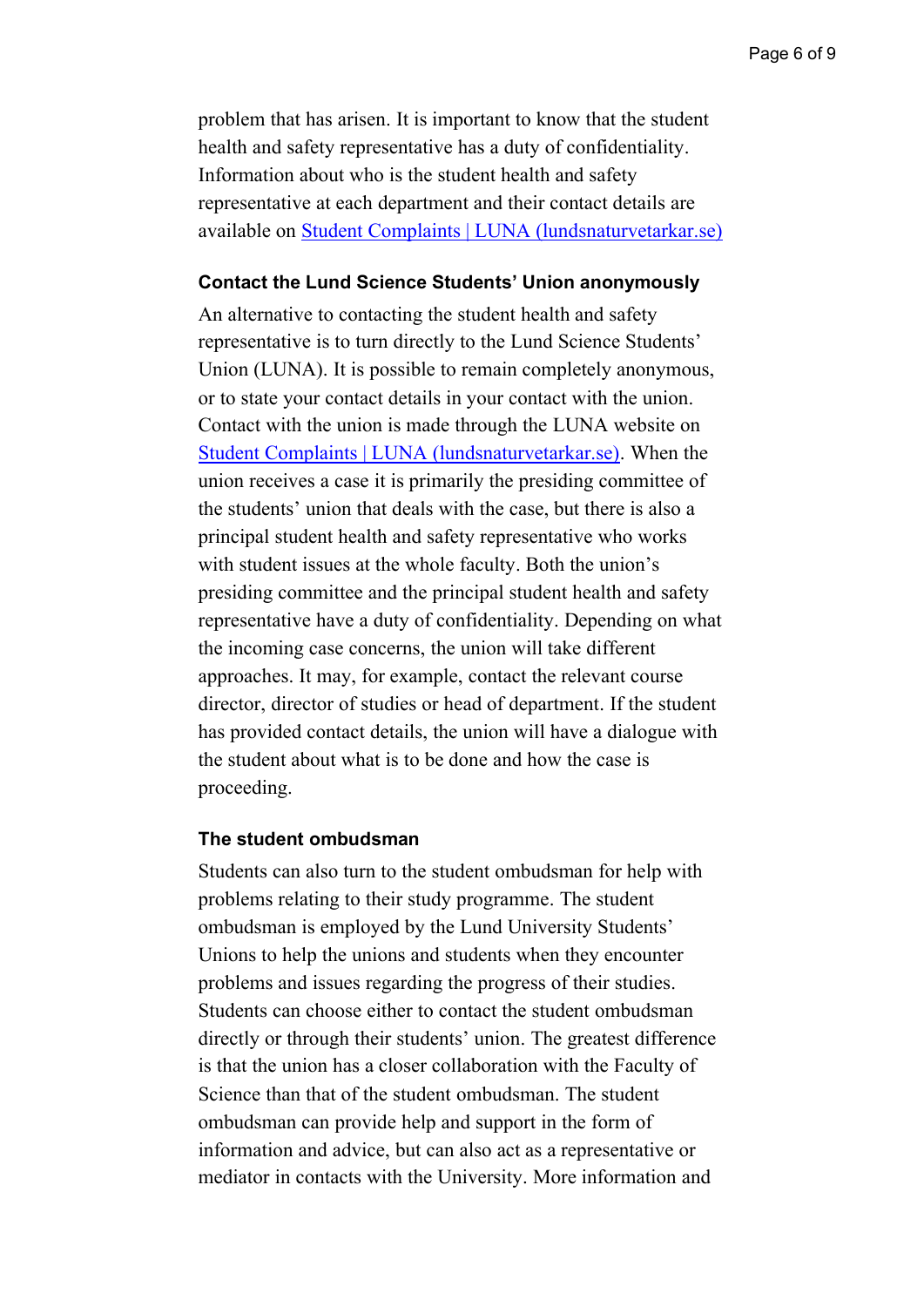contact details for the student ombudsman are available on [About the Student Ombudsman](https://www.studentombudet.se/about-the-student-ombudsman) 

# <span id="page-6-0"></span>Study support and study opportunities at the faculty

# <span id="page-6-1"></span>**SI – mentoring activities as extra study support**

To enable students to have good conditions to complete their study programme, the faculty offers what are known as SI (supplemental instruction) activities. The courses that offer SI are always included in at least one of the entry pathways to the Faculty of Science's Bachelor's programme. The courses will often be offered early on in the programme, to enable the students to benefit quickly from the working methods introduced in the SI meetings. SI stands for supplemental instruction and is based on an educational model known all over the world. At the SI meetings, the students get to meet another student who has already completed the course they are on and together they discuss selected parts of the course's learning outcomes and content. SI meetings are voluntary and take place once per week, with a duration of around two hours, including a coffee break. The atmosphere is relaxed and there are no "stupid questions". There are many advantages to taking part in SI, such as students getting help with terminology, difficult components, practical exercises and problems as well as study technique. SI can contribute to students gaining:

- an increased chance of successfully completing the course and getting better grades
- the opportunity to acquire a good study technique and a deeper understanding of the subject of the course
- the opportunity to make contact with other students

Further information and contact details can be found on: [SI](https://www.science.lu.se/education/student-life/si-activities-mentoring-programme)  [activities \(mentoring programme\) | Faculty of Science \(lu.se\)](https://www.science.lu.se/education/student-life/si-activities-mentoring-programme)

# <span id="page-6-2"></span>**Study guidance**

Study guidance is intended for students who need guidance and information before or during their studies. Students who have questions about their study programme or the labour market can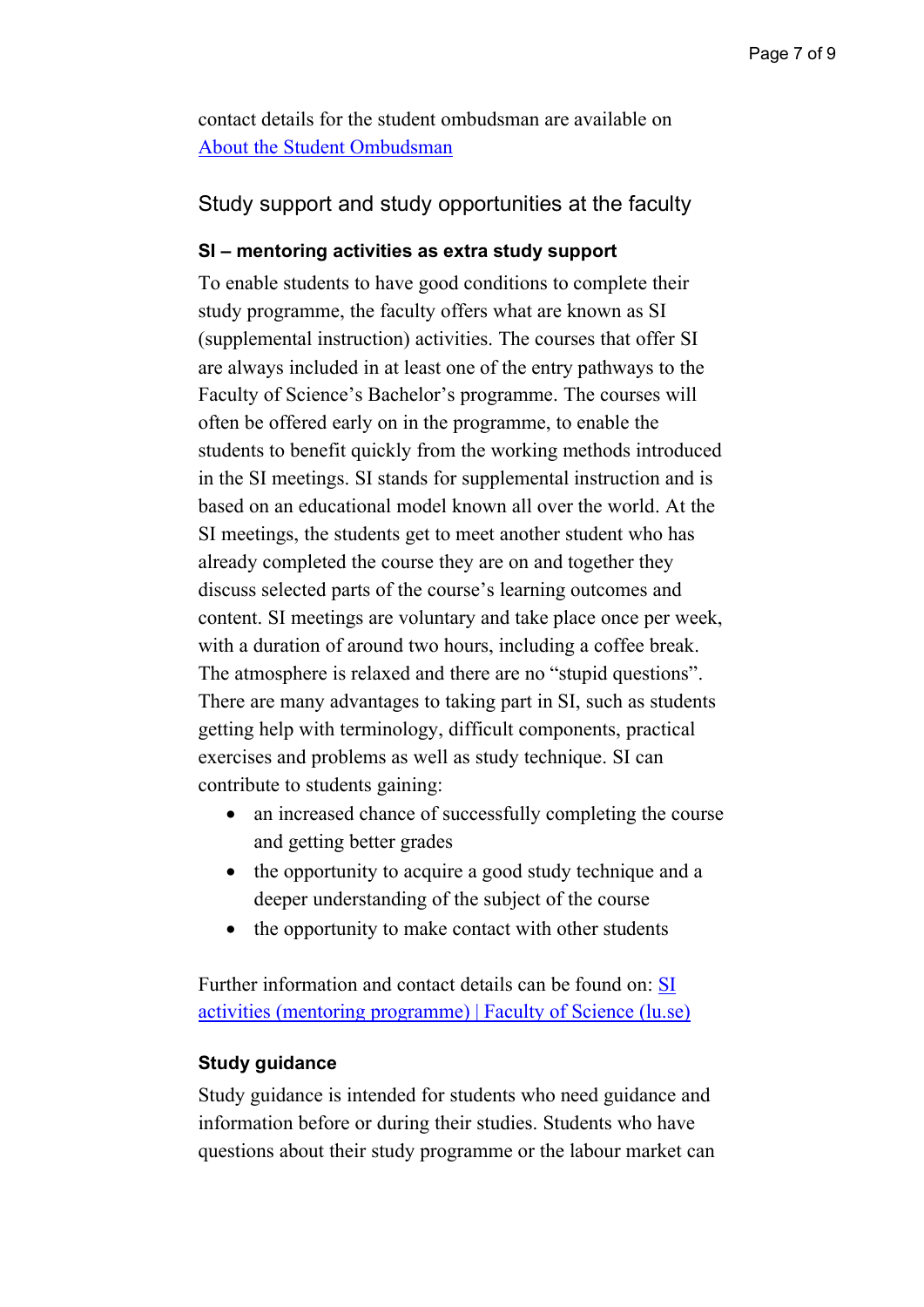contact a study advisor at their department. The contact details are available on: [Study Advisers | Faculty of Science \(lu.se\)](https://www.science.lu.se/contact/study-advisers)

#### <span id="page-7-0"></span>**International opportunities**

As a student, you have opportunities to study for one or two semesters at one of the faculty's partner universities, to do an internship abroad or to create international contacts at home in Lund. Students can contact one of the faculty's two coordinators on general issues concerning planning exchange studies and the application procedure. For questions relating to particular subjects, please contact the international coordinator at your department. The contact details are available on: [International](https://www.science.lu.se/contact/international-office)  [Office | Faculty of Science \(lu.se\)](https://www.science.lu.se/contact/international-office)

# <span id="page-7-1"></span>Study support at Lund University

### <span id="page-7-2"></span>**The Student Health Centre**

Through the Student Health Centre, students at Lund University can get tips and advice to address problems that may arise in student life. Students can book individual consultations, receive online treatment and participate in courses, lectures and support groups. More information about the activities of the Student Health Centre is available on: [Student Health Counselling | Lund](https://www.lunduniversity.lu.se/current-students/health-care/student-health-counselling)  **[University](https://www.lunduniversity.lu.se/current-students/health-care/student-health-counselling)** 

#### <span id="page-7-3"></span>**Support for students with disabilities**

Students with disabilities have access to various kinds of support to facilitate their studies at Lund University. Students can be assigned various kinds of educational support measures to facilitate their studies, including help taking notes or adaptations to exams and so on. Further information is available on: [Students](https://www.lunduniversity.lu.se/student-life/before-you-arrive/students-disabilities)  with disabilities [| Lund University](https://www.lunduniversity.lu.se/student-life/before-you-arrive/students-disabilities)

#### <span id="page-7-4"></span>**The Academic Support Centre**

The Academic Support Centre provides students at Lund University with help to improve their study technique, such as writing supervision sessions and reading and studying supervision. Further information is available on: [The Academic](https://www.lunduniversity.lu.se/current-students/academic-matters-and-support/academic-support-centre)  [Support Centre | Lund University](https://www.lunduniversity.lu.se/current-students/academic-matters-and-support/academic-support-centre)